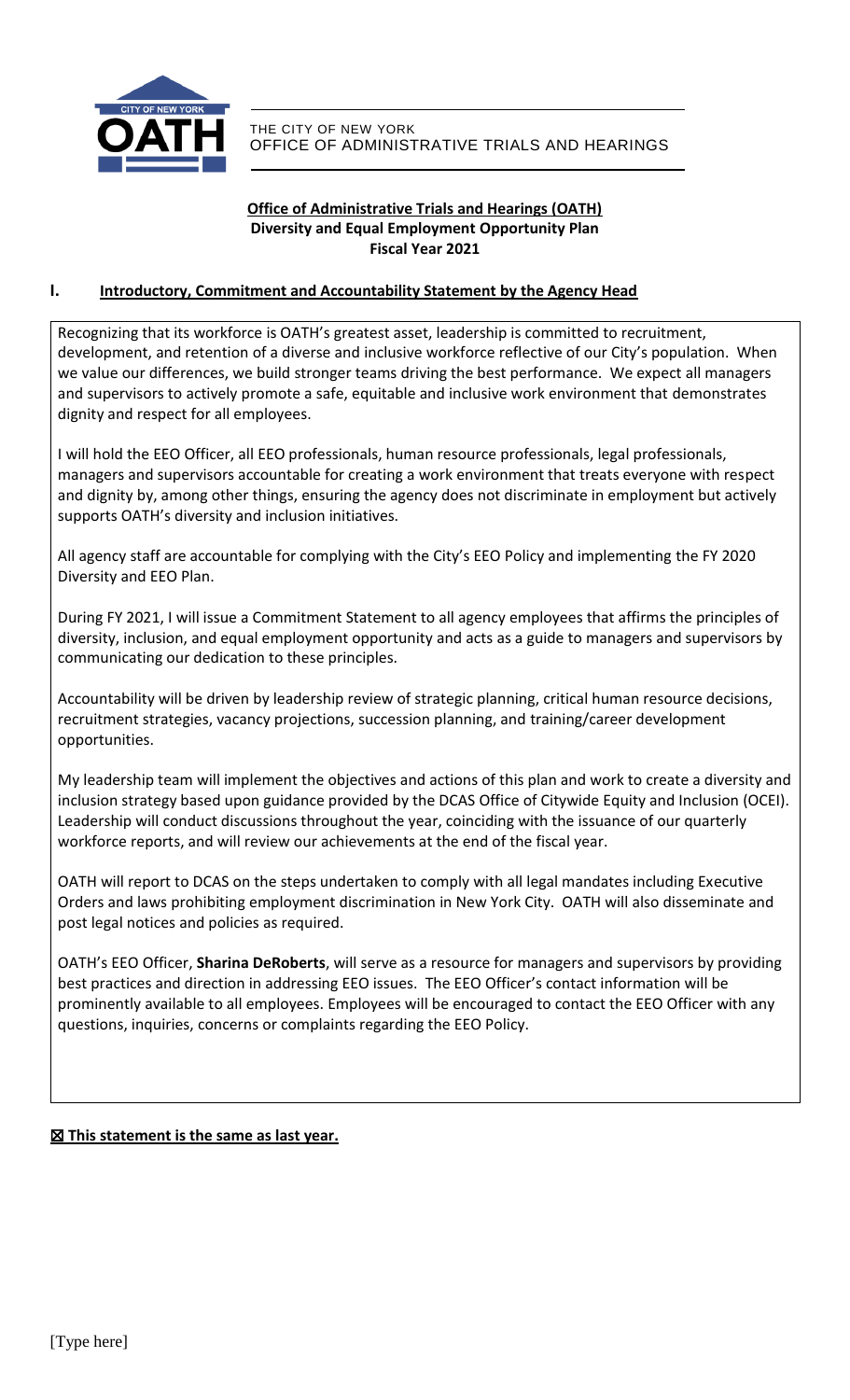# **II. Recognition and Accomplishments**

In the past year our agency accomplished the following as part of our commitment to Equal Employment Opportunity, Equity, Diversity, and Inclusion:

1. In FY 2020, OATH showed no underutilization of Women and Minorities in our workforce.

2. In FY 2020, OATH created its *OATH to Mentor* Program where senior-level and managerial employees were matched with a mentee to provide leadership guidance and professional development for a period of 6 months.

3. In FY 2020, OATH recognized employees who went above and beyond during the COVID pandemic by presenting them with certificate of service awards.

The agency recognizes employees, supervisors, managers, and agency units demonstrating superior accomplishment in diversity and equal employment opportunity through the following:

 $\Box$  Diversity & EEO Awards\*

 $\Box$  Diversity and EEO Appreciation Events\*

☐ Public Notices

☐ Positive Comments in Performance Appraisals

□ ⊠ Other: \_OATH recognizes employees in our "Employee Spotlight" section of our monthly newsletter and by providing certificate of service awards for exceptional service.

*\* Please specify under "Additional Comments"*

 $\boxtimes$  The agency will continue to recognize employees, supervisors, managers, and agency units demonstrating superior accomplishment in diversity and equal employment opportunity in FY 2021.

*Additional Comments:*

# **III. Workforce Review and Analysis**

## **Please provide the total agency headcount as of 6/30/2020 (available in the EBEPR210 CEEDS report): \_\_\_\_\_\_699\_\_\_\_\_\_\_**

1. Describe steps taken to encourage all employees at your agency to update self-ID information regarding race/ethnicity, gender, and veteran status through either NYCAPS Employee Self Service (ESS) or other means.

In FY 2021, the agency will remind and encourage its employees to update self-ID information regarding race/ethnicity, gender, and veteran status through any of the following means:

☒ NYCAPS ESS (by email; strongly recommended every year)

 $\Box$  Agency's intranet site

☒ Newsletters and internal Agency Publications

☒ On-boarding of new employees

*Additional Comments:*

In FY 2021, OATH's Employee Newsletter will continue to highlight individual employees who have made positive contributions in the workplace or in the community.

**OATH FY 2021 DIVERSITY AND EQUAL EMPLOYMENT OPPORTUNITY PLAN**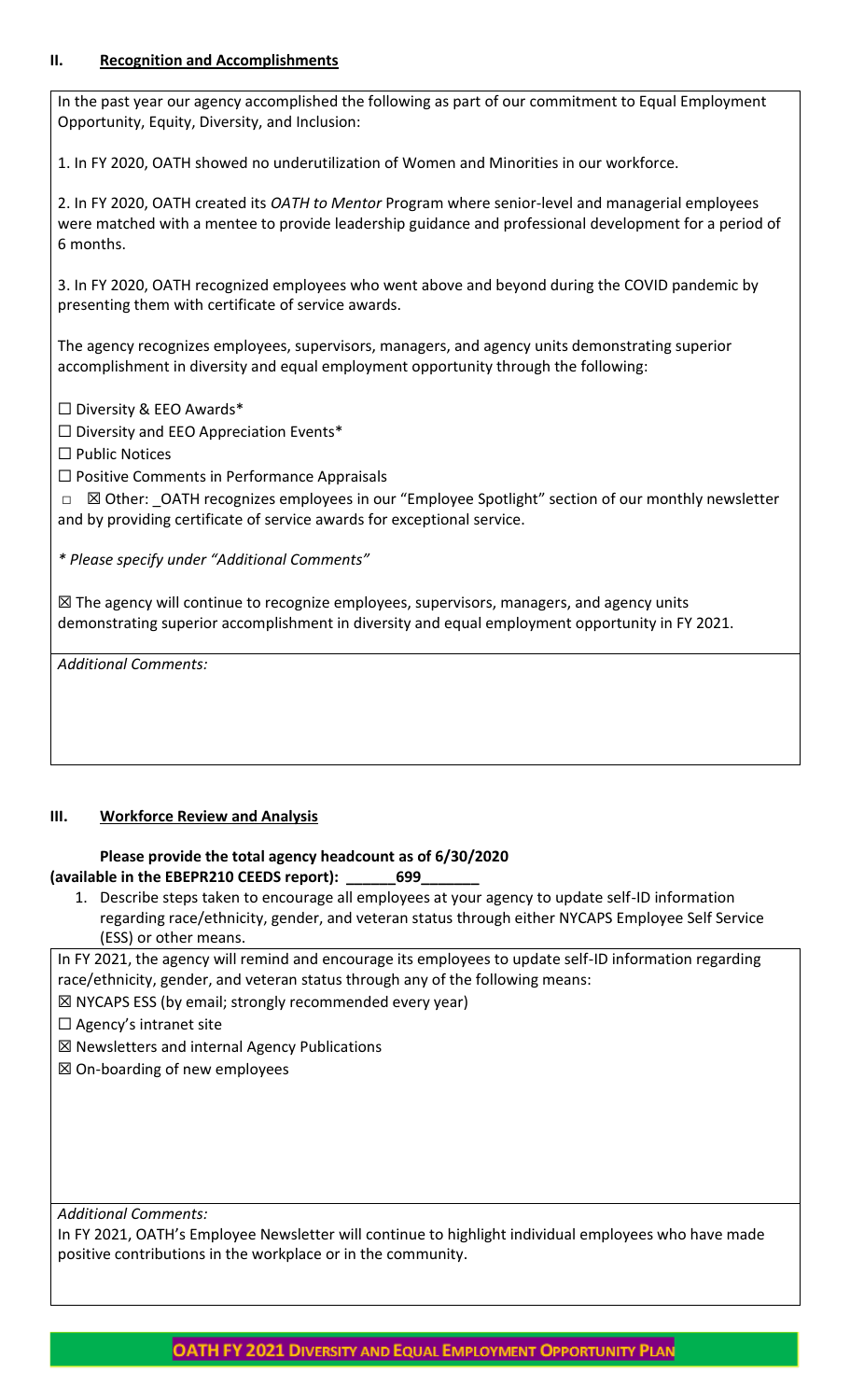2. Describe the review process of the quarterly CEEDS reports on workforce composition, utilization, new hires and promotions data presented in your quarterly agency workforce dashboard and/or internal workforce reporting. Describe how your agency's EEO Officer, Personnel Officer and Agency Head work together to review demographic trends. These reports must be reviewed regularly with the Agency Head.

**NOTE:** If necessary, the agency can reach out to DCAS OCEI for guidance on interpreting their underutilization reports. However, it is the agency's responsibility to use that data to inform the formulation of its recruitment plans and efforts.

☒ The agency conducts regular reviews of the CEEDS workforce reports and the summary dashboard sent to the EEO Officer by DCAS' Office of Citywide Equity and Inclusion (OCEI) to provide demographic data and trends. The review includes an analysis of workforce composition by job title, job group, race/ethnicity and gender for all employees; new hires, promotions and separation data; and utilization analysis.

| <b>Reviewed with</b>   | <b>Frequency</b>                           |
|------------------------|--------------------------------------------|
| Human Resources        | ⊠Quarterly □Semi-Annually □Annually □Other |
| <b>General Counsel</b> | ⊠Quarterly □Semi-Annually □Annually □Other |
| Agency Head            | ⊠Quarterly □Semi-Annually □Annually □Other |
| Other (Chief of Staff) | ⊠Quarterly □Semi-Annually □Annually □Other |

 $\boxtimes$  The agency review entails a discussion concerning perceived workplace barriers for job groups that may surface in underutilization reports and for factors that may be creating these barriers (e.g., hiring patterns in specific job titles).

☒ The agency reaches out to DCAS to serve as a resource in identifying strategies and best practices to address barriers to entry as well as to receive guidance concerning the interpretation of underutilization reports.

*Additional Comments:*

# **IV. EEO, Diversity, Inclusion, and Equity Initiatives for FY 2021**

1. Proactive Strategies to Enhance Diversity, EEO and Inclusion

**State below the central goals of your strategy for FY 2021 focused on promoting equity, increasing diversity, assuring equal employment opportunity, and enhancing the value of inclusion at your agency. Include initiatives that your agency will implement in FY 2021.**

- 1. **Workforce:** The Agency will continue to review our CEEDS Reports quarterly and be mindful of any underutilization reported. If necessary, the Agency will re-examine our recruitment sources to address any underutilization. In FY 2021, the Agency will continue its *OATH to Mentor* program to strengthen our workforce and create a more supportive work environment.
- 2. **Workplace:** The Agency will continue to promote a safe and inclusive work environment. In March 2020, the Agency conducted its first Leadership Retreat which centered around dignity and respect for all. In FY 2021, we will continue to promote this message to all employees and encourage a positive workplace culture. The Agency will continue to provide leadership training using valuable resources we already have such as the Center for Creative Conflict Resolution (CCCR).
- **3. Community**: In the Summer of 2020, OATH collaborated with the CCCR and the Office of Nightlife at the Mayor's Office of Media and Entertainment and created MEND NYC. MEND NYC is a new citywide initiative that provides free mediation and conflict resolution services to address a number of neighborhood disputes that impact New Yorkers every day. This program is an opportunity to create direct communication and compromise, establishing respectful and ongoing relationships that help New Yorkers co-exist peacefully in their communities while ensuring that small businesses thrive. OATH will continue with this initiative in FY 2021.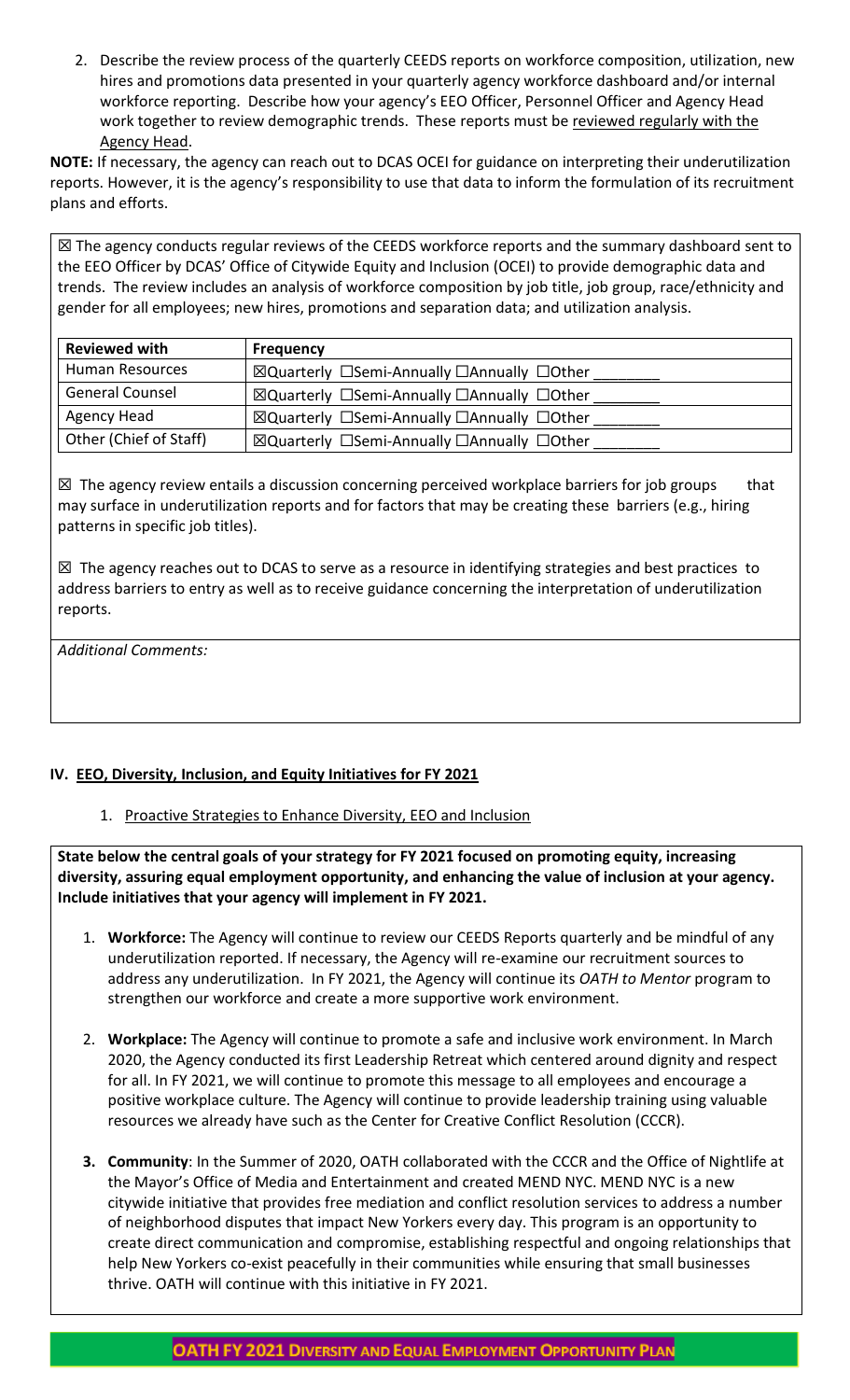2. Describe the ongoing and new programs, actions, and initiatives planned for FY 2021, that are aimed toward innovative enhancement and expansion of the three foundations of Diversity and EEO strategy: **Workforce, Workplace,** and **Community.**

## **A. Workforce:**

**In addition to the strategic goals above, please indicate here specific action planned with respect to Workforce.**

**NOTE:** Please address the specific recruitment, selection and promotion strategies, sources and procedures in Sections V and VI, below.

**The actions listed below require internal agency collaboration and are not necessarily executed by the EEO Office.**

The agency will address underutilization in FY 2021 by:

 $\boxtimes$  Expanding internal and external applicant pools to address the underutilization through outreach strategies for broader recruitment.

 $\boxtimes$  Using the quarterly workforce report and dashboard to identify specific job groups where underutilization exists and guide recruitment efforts.

The agency will implement the following strategies to address the impending retirement of employees and possible loss or gap in talent:

 $\boxtimes$  Job analysis and skills audit.

 $\boxtimes$  Conduct workforce planning and forecasting.

☒ Integrate succession planning in the agency activities to develop a pipeline, facilitate a seamless transition and continuity of service.

 $\boxtimes$  Ensure that there will be a diverse applicant pool for the anticipated vacancies.

 $<sup>2</sup>$  Evaluate best sources for diverse candidates</sup>

☒ Encourage agency employees to take promotional civil service examinations.

The agency will implement the following initiatives to develop and retain employees:

☒ Identification of Ready Now & High Potential Talent.

 $\boxtimes$  Institute coaching, mentoring and cross training programs.

☒ Institute succession planning for top managerial positions.

 $\boxtimes$  Implement initiatives to improve the personal and professional development of employees.

*Additional Initiatives, Programs, or Comments:*

*OATH to Mentor* program launched in September 2020 and will continue in FY 2021.

OATH regularly administers Continuing Legal Education (CLE) programs for the Administrative Law Judges, Hearing Officers and attorneys which include a substantive law program but also programs on conflict resolution, diversity and inclusion, access to justice, judicial writing and decision making, trial skills and ethics.

### **B. Workplace:**

**In addition to the strategic goals above, please indicate here specific actions planned with respect to Workplace.**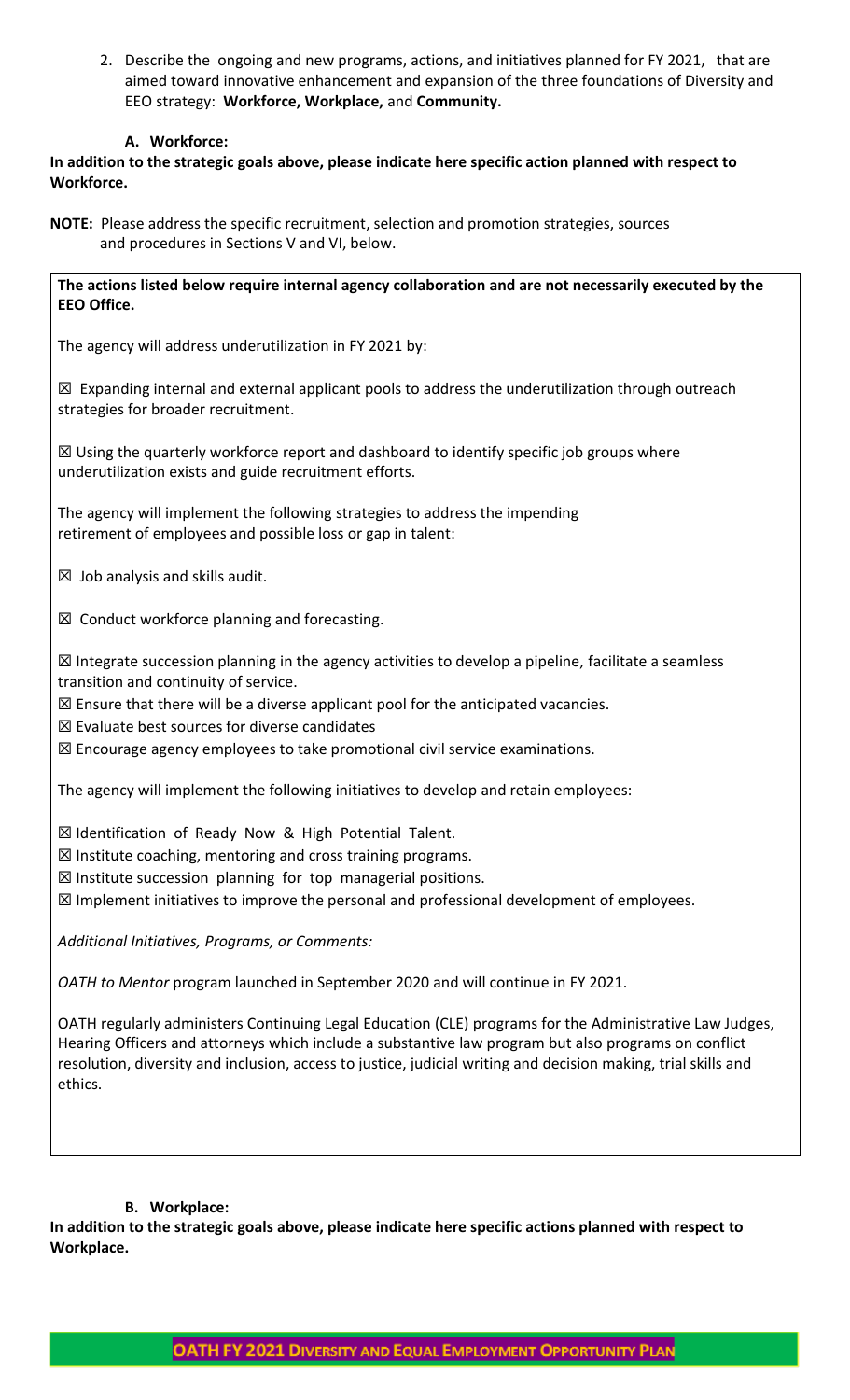☒ The agency will take initiatives to create an inclusive work environment that values differences, and to maintain focus on retaining talent across all levels.

☐ Promote employee involvement by supporting Employee Resource Groups (ERGs).

☐ The agency will create a Diversity Council to leverage equity and inclusion programs.

 $\Box$  In FY 2020, the agency conducted the following survey(s) to improve the recruitment, hiring, inclusion, retention and advancement of people in underrepresented groups:

☒ Engagement /Job Satisfaction/ Employee Morale Survey(s)

- $\Box$  Workplace Insight Survey for Exiting (WISE) Managers
- $\boxtimes$  Exit interview or surveys developed by the agency

☒ The agency will adopt in FY 2021 the following initiatives based on the analysis of the results of these survey(s):

 1. In FY 2021, the Agency plans to implement changes to its policy and procedures in response to a survey conducted of employees to enhance equity at OATH. These initiatives include a pilot study of "nameblind recruitment" methods, direct involvement from the Commissioner and Chief of Staff on all hiring and promotions decisions, add "advancement readiness" section in the performance evaluation process.

 2. The Agency will also put in place a Performance Improvement Plan (PIP) so that employees can receive ongoing feedback from their supervisors on their performance and give them an opportunity to improve areas before they are evaluated during their annual performance evaluation.

*Additional Initiatives, Programs, or Comments:*

## **C. Community:**

# **In addition to the strategic goals above, please indicate here specific actions planned with respect to Community.**

In FY 2021, the agency will:

 $\Box$  Continue or plan to promote diversity and EEO community outreach in providing government services

 $\boxtimes$  Promote participation with minority and women owned business enterprises (MWBEs).

 $\Box$  Conduct a customer satisfaction survey.

 $\boxtimes$  Identify best practices for establishing a brand of inclusive customer service.

 $\boxtimes$  Undertake initiatives to improve community relations, community awareness, and to engage communities being served in recruitment efforts, service development and delivery.

*Additional Initiatives, Programs or Comments:*

### **V. Recruitment**

# **A. Recruitment Efforts**

1. Summary of Recruitment Efforts – Include steps that will be taken to give notice to all employees of discretionary job postings within the agency as well as proactive efforts/strategies planned to market positions externally.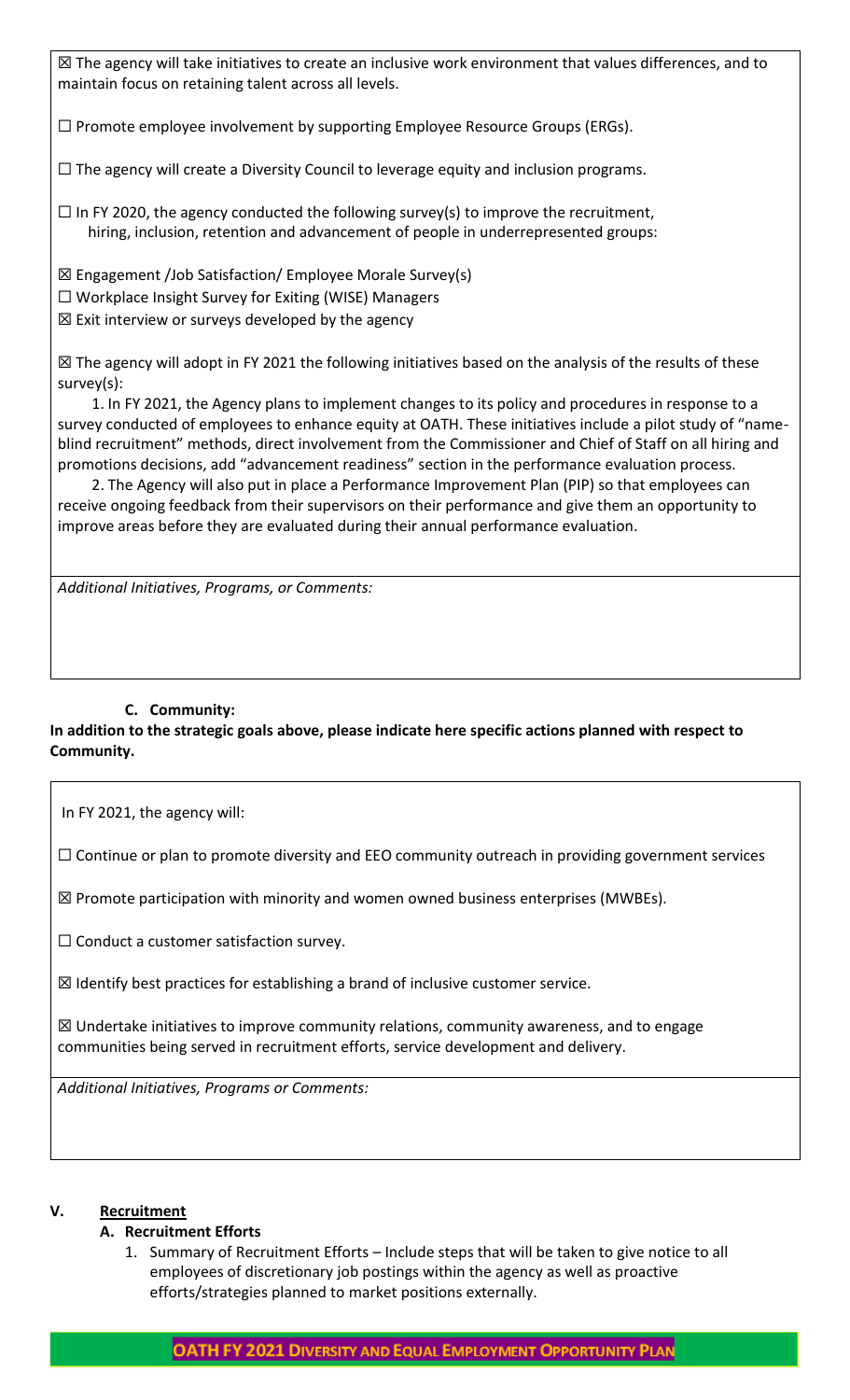| The agency will implement the following recruitment strategies and initiatives in FY 2021:                                                                                                                                                                                                           |
|------------------------------------------------------------------------------------------------------------------------------------------------------------------------------------------------------------------------------------------------------------------------------------------------------|
| $\boxtimes$ Review policies, procedures, and practices related to targeted outreach and<br>recruitment.                                                                                                                                                                                              |
| $\boxtimes$ Review underutilization in job groups to inform recruitment efforts.                                                                                                                                                                                                                     |
| $\boxtimes$ Identify resources to bolster efforts aimed at increasing the effectiveness of diversity<br>recruitment.                                                                                                                                                                                 |
| $\boxtimes$ Put in place an operating, up-to-date, accessible website, mobile application and<br>social media presence related to EEO protection and rights.<br>$\boxtimes$ Currently in operation.                                                                                                  |
| $\boxtimes$ Assess agency job postings to ensure appropriate diversity, inclusion, and equal<br>opportunity employer messaging.                                                                                                                                                                      |
| $\boxtimes$ Share job vacancy notices with the Mayor's Office for People with Disabilities at<br>nycatwork@mopd.nyc.gov, (212) 788-2830 and ACCES VR by sending the job vacancy notices to Maureen<br>Anderson at Maureen.Anderson@nysed.gov (212) 630-2329 so they can share it with their clients. |
| $\underline{\boxtimes}$ Reach out to the DCAS Office of Citywide Recruitment (OCR) as a resource at<br>citywiderecruitment@dcas.nyc.gov                                                                                                                                                              |
| ⊠ If your agency is an eHire agency, post ALL vacancies on NYC Careers.                                                                                                                                                                                                                              |
| $\boxtimes$ Ensure that agency personnel involved in both the discretionary and the civil service<br>hiring process have received:                                                                                                                                                                   |
| $\boxtimes$ Structured Interviewing training                                                                                                                                                                                                                                                         |
| ⊠ Unconscious Bias training                                                                                                                                                                                                                                                                          |
| $\boxtimes$ Assess recruitment efforts to determine whether such efforts adversely impact any particular group.                                                                                                                                                                                      |
| Additional Strategies, Initiatives and Comments:                                                                                                                                                                                                                                                     |
|                                                                                                                                                                                                                                                                                                      |

|                                                      | What sort of return do you expect to see from the    |  |
|------------------------------------------------------|------------------------------------------------------|--|
| Diverse Recruitment Source(s)                        | effort? Indicate if this source yielded sufficiently |  |
|                                                      | large and diverse applicant pools.                   |  |
| 1.                                                   | 1.                                                   |  |
| Posting on NYC Careers-NYCAPS                        |                                                      |  |
|                                                      | Previous hires from this source<br>⊠                 |  |
| 2.                                                   | 2.                                                   |  |
| Posting on our OATH website                          |                                                      |  |
|                                                      | Previous hires from this source<br>IХI               |  |
| 3.                                                   | 3.                                                   |  |
| Posting on Internal Bulletins-Current employees only |                                                      |  |
|                                                      | Previous hires from this source<br>⊠                 |  |
| 4. City Bar Associations and Professional            | 4.                                                   |  |
| Organizations, including Ethnic Bar Associations,    |                                                      |  |
| Network of Bar Leaders (NBL)                         | Previous hires from this source<br>⊠                 |  |
|                                                      |                                                      |  |
|                                                      |                                                      |  |
|                                                      |                                                      |  |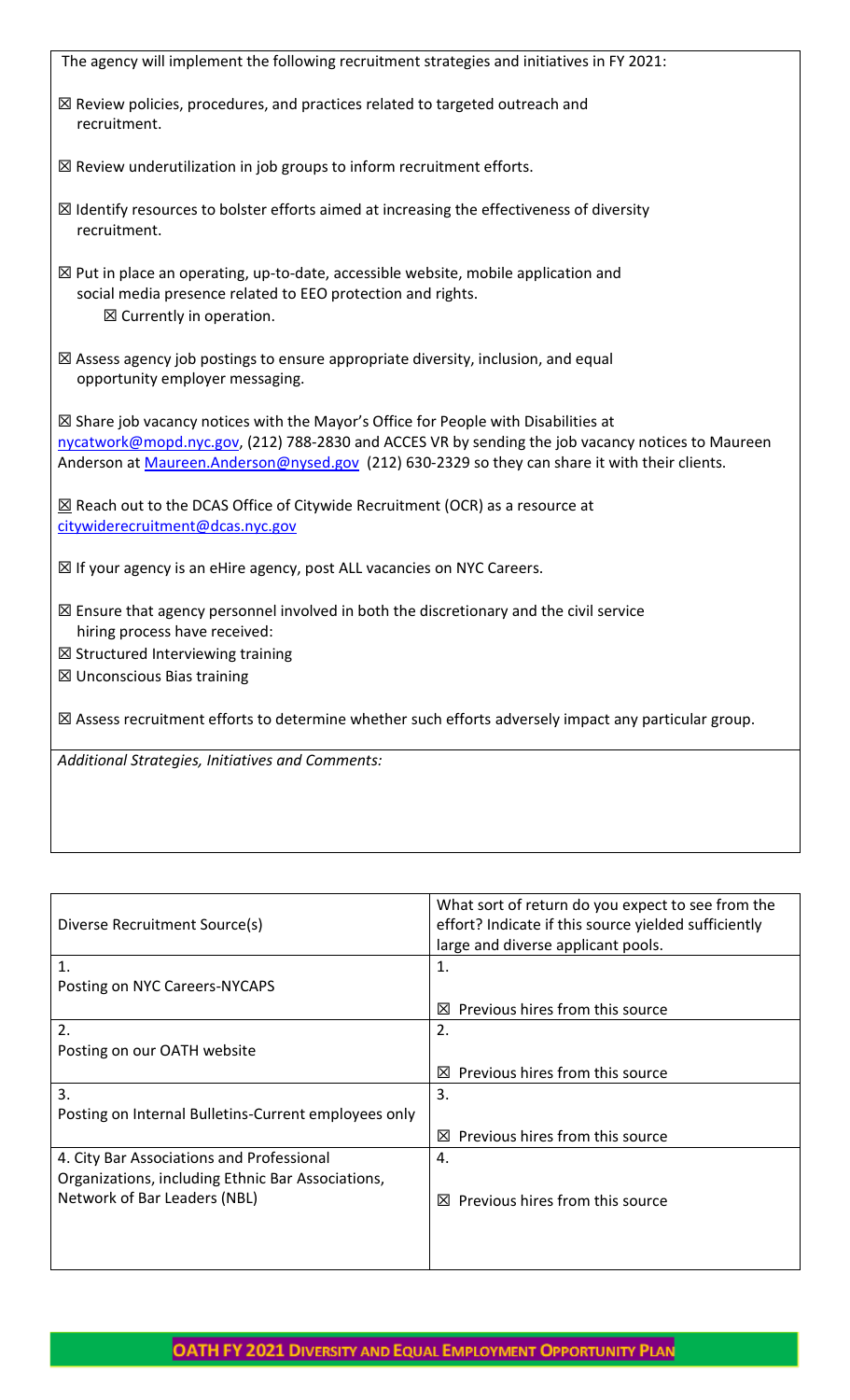| 5. Law Student Groups such as the National Black<br>Student Association, National Latino/a Law Student<br>Association, Hispanic National Bar Association,<br>(Student Division), and the National South Asian Law<br><b>Student Association</b> | 5.<br>$\boxtimes$ Previous hires from this source |
|-------------------------------------------------------------------------------------------------------------------------------------------------------------------------------------------------------------------------------------------------|---------------------------------------------------|
| 6. ACCESS-VR, Department of Veteran Services,<br><b>MOPD</b>                                                                                                                                                                                    | 6.<br>Previous hires from this source<br>⊠        |

# **B. Internships/Fellowships**

Indicate the type of internship/fellowship opportunities available at your agency. Please provide the number of student interns/fellows employed in FY 2020 and their demographic profiles, based on self-ID data. Indicate your plans to provide internship/fellowship opportunities in FY 2021.

| Type of                       | <b>Total</b> | Race/Ethnicity *[#s] | Gender * [#s]       |
|-------------------------------|--------------|----------------------|---------------------|
| Internship\Fellowship         |              | * Use self-ID data   | * Use self-ID data  |
| 1. Urban Fellows              |              |                      | M F Non-Binary      |
|                               |              |                      | Other __ Unknown __ |
| 2. Public Service Corps       |              |                      | M F Non-Binary      |
|                               |              |                      | Other Unknown __    |
| 3. Summer College Interns     |              |                      | M F Non-Binary      |
|                               |              |                      | Other __ Unknown __ |
| 4. Summer Graduate<br>Interns | 4            | W                    | M 1 F 3 Non-Binary  |
|                               |              |                      | Other Unknown __    |
| 5. Other (specify):           |              |                      | M F Non-Binary      |
|                               |              |                      | Other<br>Unknown    |

# **\* Self-ID data is obtained by EEO Office from NYCAPS.**

 $\boxtimes$  The agency will utilize the internship/fellowship programs to improve a pipeline of candidates from underutilized groups for entry-level positions, including in mission-critical occupations. ☒ The agency has hired former interns/fellows.

☒ The agency plans to provide internship/fellowship opportunities in FY 2021.

*Additional Comments:* In 2015, OATH created the Judge Richard C. Failla OATH Law Clerk Fellowship in honor of OATH's first Chief Administrative Law Judge. Judge Failla was appointed in 1978. He established the standards which continue to guide OATH to the present day, including a commitment to professionalism, fairness and equality. After serving at OATH, Judge Faila became the first openly gay person to be appointed to the New York City Criminal Court and he was later elected to the Supreme Court of the State of New York. Failla Fellows are recent law school graduates who perform research and draft decisions for Administrative Law Judges at OATH's Trial Division.

# **C. 55-a Program**

Section 55-a of the New York State Civil Service Law allows a qualified person with a certified mental or physical disability to be hired into a competitive civil service position without having to take a civil service examination. The City encourages agencies to use the 55-a program as a tool to build a diverse workforce and create greater access to City employment for qualified candidates with disabilities.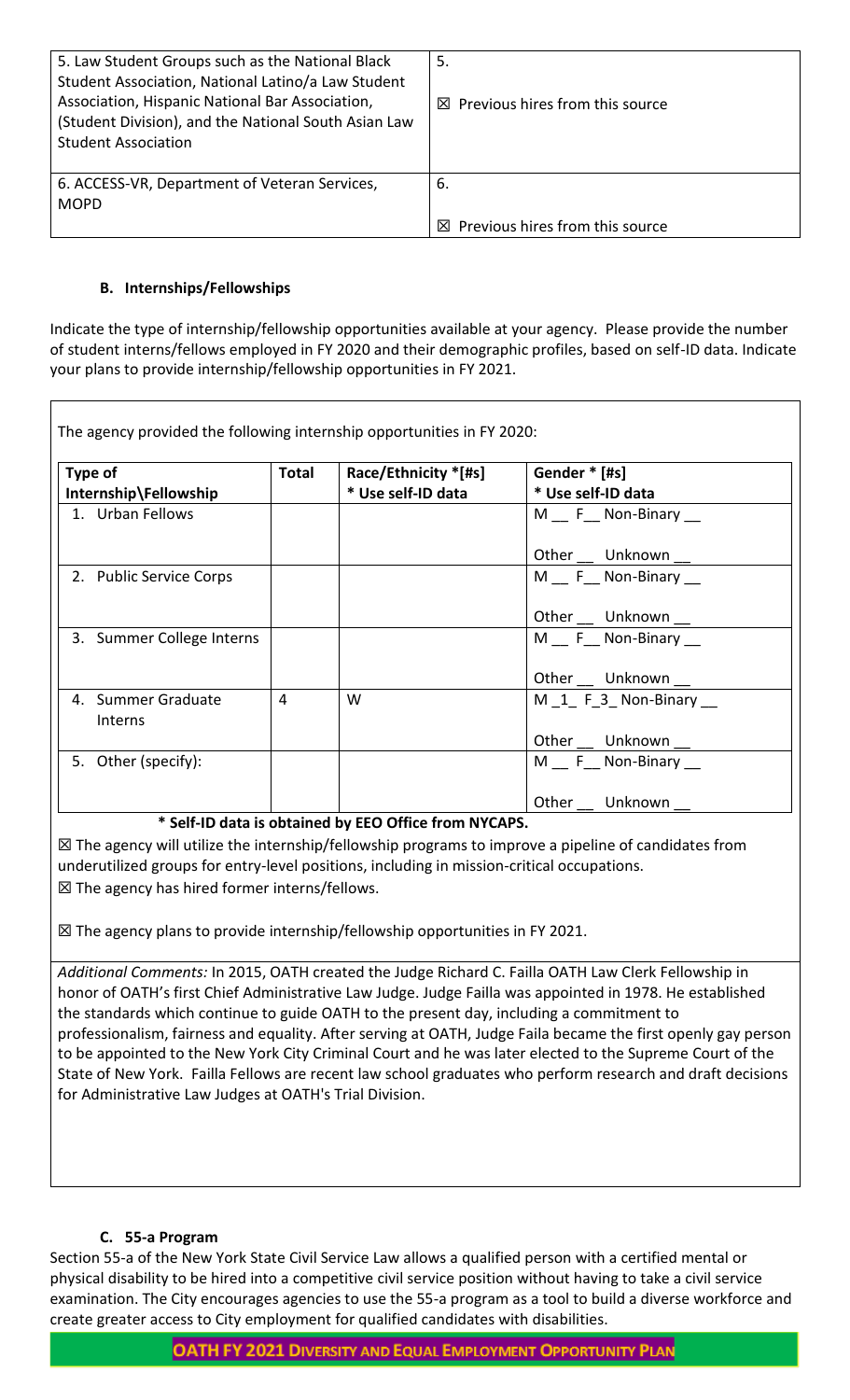1. Please discuss plans to utilize the 55-a Program to hire and retain qualified individuals with disabilities.

The Agency is committed to the 55-A Program. During the on-boarding process, all employees are provided with 55-A information and are encouraged to reach out to the 55-A coordinator for further guidance. The Agency will disseminate 55-A information for current employees through our monthly newsletter.  $\Box$  Agency uses mostly non-competitive titles which are not eligible for the 55-a Program.

2. Indicate the goals of your 55-a Program Coordinator for FY 2021. Also include your agency plans to do the following: participate in career and job fairs; use internship, work-study, coop, and other programs to attract a pool of diverse 55-a program applicants; and promote and encourage 55-a program participants to take civil service examinations.

☒ The agency uses the 55-a Program to hire and retain qualified individuals with disabilities and plans to utilize the 55-a Program to hire and retain qualified individuals with disabilities in FY 2021.

Currently, there are 2 [number] 55-a participants. There are  $\quad 0$  [number] participants who have been in the program less than 2 years. Last year, a total of \_\_\_0\_ [number] new applications for the program were received

and \_0\_\_ participants left the program due to [state reasons]

If there have been no new participants in the program for less than two years, please indicate initiatives taken to hire new 55-a employees.

Whenever a resume from a 55-A qualified candidate is received, the 55-A coordinator passes the resume and all pertinent information along to the HR department who then forwards the resume to the Hiring Managers of that particular unit**.** 

☒ The agency will actively educate hiring managers about the 55-a program and the benefits of hiring individuals with disabilities.

☒ The agency will review and process new applications for the 55-a program in light of DCAS' policy guidance which states that decisions on 55-a program admissions should take into account the following three criteria:

a) the severity of the candidate's physical and/or mental disability;

b) the candidate's previous and/or current encounter with significant barriers to finding employment due to the disability;

c) the candidate's encounter of obstacles that can prevent him/her from taking civil service examinations due to the disability.

 $\boxtimes$  Based on the June 7, 2016, 55-a memorandum, issued by DCAS, the agency will carefully evaluate each request by longtime provisional employees for designation under § 55‐a to serve non‐competitively in a competitive title position to ensure that the request is not made solely to avoid the consequences of Civil Service Law § 65(3). In addition, the agency will reiterate to provisional staff that 55-a certification should not be used as a substitute for passing a civil service exam. The agency will encourage 55-a participants to take civil service examinations.

☒ The agency plans to participate in career and job fairs and use internship, work-study, co-op, and other programs to attract a pool of diverse 55-a program applicants. The goals of the 55-a Coordinator for FY 2021 are:

- 1. Increase the number of 55-A employees
- 2. Continue working with MOPD in identifying 55-A candidates
- 3. Increase awareness of the 55-A program at OATH via employee Newsletter

 $\Box$  These goals are the same as last year.

*Additional Goals, Initiatives, and Comments:*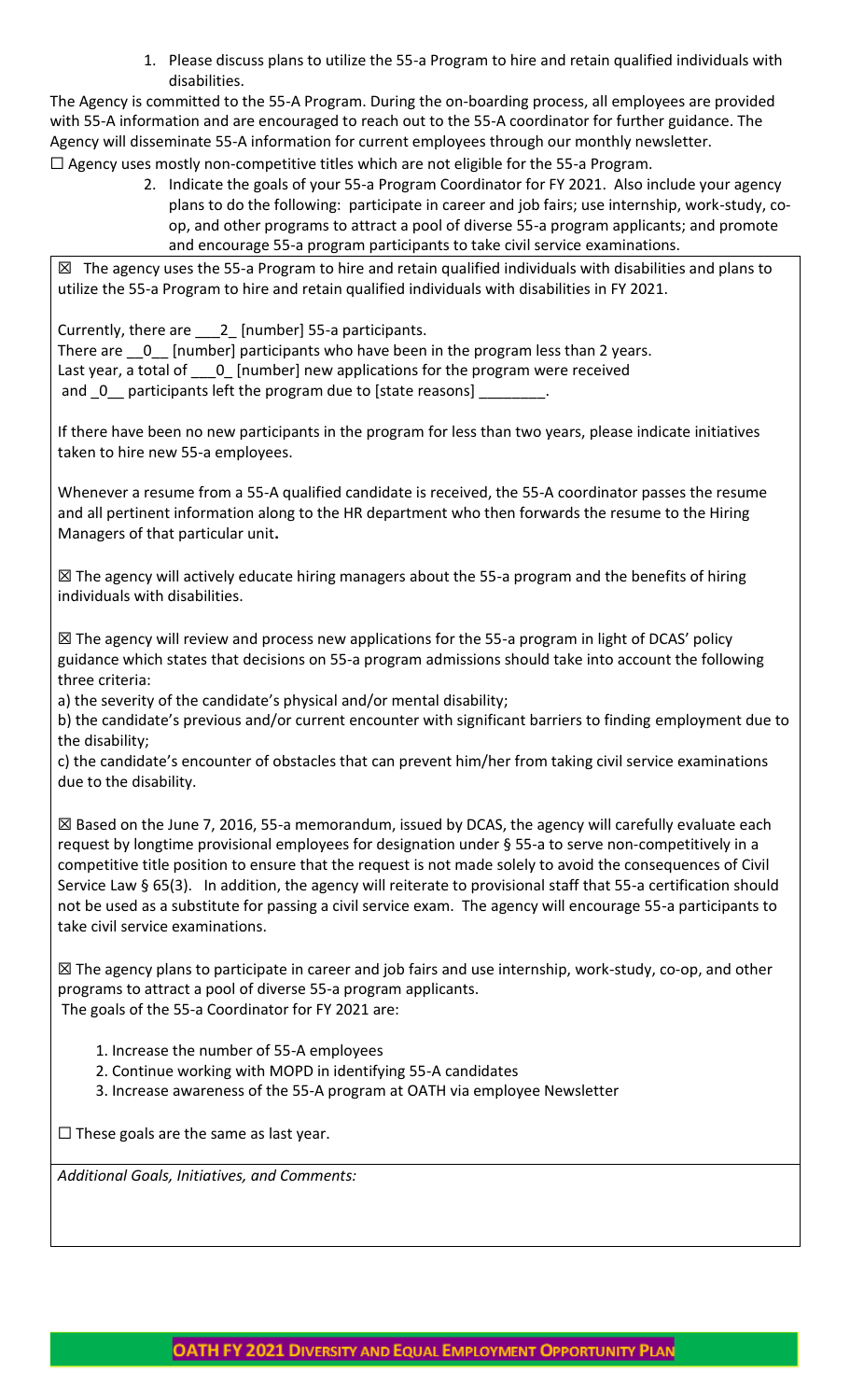# **VI. Selection (Hiring and Promotion)**

| NOTE: This section must be prepared in consultation with the Agency Personnel Officer. |
|----------------------------------------------------------------------------------------|
|----------------------------------------------------------------------------------------|

1. For FY 2021, if your agency is fiscally able to hire new employees and/or backfill open positions, please discuss the planned duties of the agency Career Counselor(s) with regard to advising employees of opportunities for promotion as well as overall career development.

In FY 2021, the agency's Career Counselor will perform the following tasks:

☒ Review policies, procedures, and practices related to hiring (including vacancy announcements, use of certification lists, and the selection process for mission critical occupations).

 $\boxtimes$  Promote employee awareness of opportunities for promotion and transfer within the agency.

☒ Arrange for agency wide notification of promotional and transfer opportunities.

- ☒ Encourage the use of training and development programs to improve skills, performance and career opportunities.
- ☒ Provide information to staff on both internal and external Professional Development training sources.
- ☒ Explain the civil service process to staff and what it means to become a permanent civil servant.
- ☒ Provide technical assistance in applying for upcoming civil service exams.

 $\boxtimes$  Provide agency staff with citywide vacancy announcements, civil service exams notices and other career development information.

☒ Assist employees and Job Training Program participants in assessing and planning to develop career paths.

 $\boxtimes$  Provide resources and support for:

- $\Box$  Targeted job searches
- $\Box$  Development job search strategies
- $\Box$  Resume preparation
- ☒ Review of effective interview techniques
- ☒ Review of techniques to promote career growth and deal with change
- ☒ Internship exploration

*Additional Initiatives and Comments:*

2. Monitoring, review, and assessment of the current new hire and promotional procedures for selection, especially for mid- and high-level discretionary positions.

In FY 2021, the agency will do the following:

☒ Review, revise and/or develop a protocol for in-title promotions and salary increases.

☒ Assess the criteria for selecting persons for mid-level to high level positions.

☒ Publicly post announcements for all positions, including senior level positions.

 $\boxtimes$  Actively reach out to networks of underrepresented groups as part of its outreach.

☒ Reach out to the Mayor's Office of Appointments for help to identify diverse pools of talent and additional networks for finding qualified candidates.

 $\boxtimes$  Ensure that hiring managers are trained in structured interviewing techniques to avoid unintentional biases in the hiring process.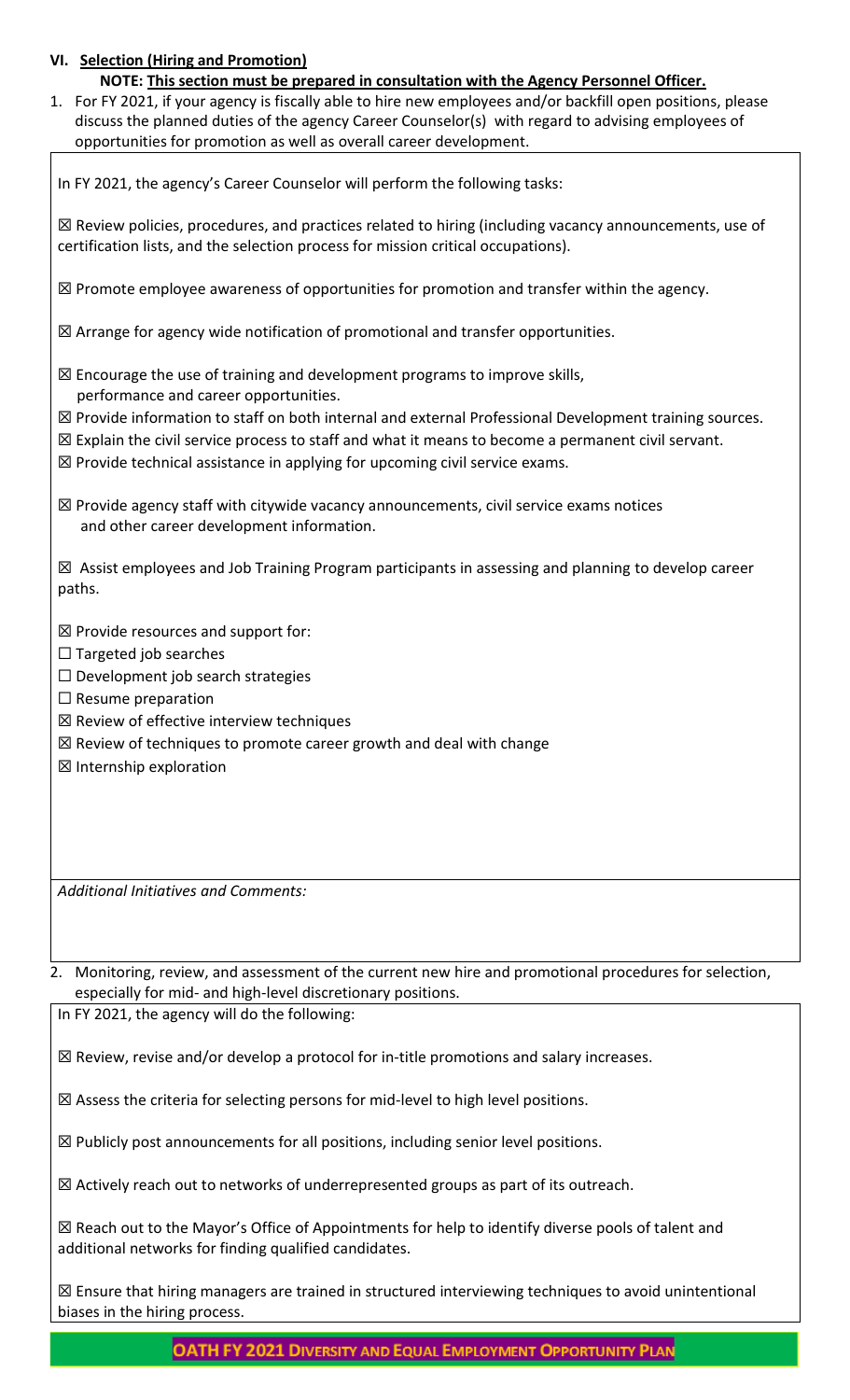☒ Assess the manner in which candidates are selected for employment, to determine whether there is any adverse impact upon any particular racial, ethnic, disability, or gender group.

 $\boxtimes$  If adverse impact is discovered, determine whether the criteria being utilized are job-related. If the criteria are not job-related, the agency will discontinue using that method.

☒ Compare the demographics of current employees to the placements.

 $\boxtimes$  Ensure promotion justification is included in all promotion requests.

☒ Review the demographics race\ethnicity and gender for those who received the promotion\salary raises.

☒ Review on a quarterly basis the demographics of those who received promotion and share the information with the Commissioner and Human Resources (by EEO Officer).

*Additional Comments:*

3. Identify the steps that are taken to ensure that selection process is objective and job related. During FY 2021, the agency will do the following:

☒ Engage in a collaborative effort between EEO, HR and managers where necessary, develop action plans to eliminate identified barriers.

 $\boxtimes$  Recommend specific, job-related qualification standards for each position that reflect the duties, functions, and competencies of the position and minimize the potential for gender stereotyping and other unlawful discrimination. Make sure these standards are consistently applied when choosing among candidates.

☒ Consult with EEO in creating/reviewing objective criteria for evaluating candidates for hire or promotion and applying those criteria consistently to all candidates.

☒ In conducting job interviews, ensure nondiscriminatory treatment by conducting a structured interview, where the same questions are asked of all applicants for a particular job or category of job and inquiring about matters directly related to the position in question.

 $\boxtimes$  Use a diverse panel of interviewers to conduct the interview.

 $\boxtimes$  Consult with the EEO Officer to review the interview questions.

 $\boxtimes$  Where possible, include the EEO Officer as an observer of interviews with applicants.

☒ Use the NYCAPS eHire applicant tracking system for external and internal applicants.

 $\boxtimes$  Monitor the results of action plans for any changes in the agency workforce including

increases or decreases in applications of qualified applicants and selection rates.

*Additional Comments:* 

In FY 2021, the EEO Officer will observe interviews of candidates.

4. For FY 2021, what steps will your agency take to review the positions filled during the year?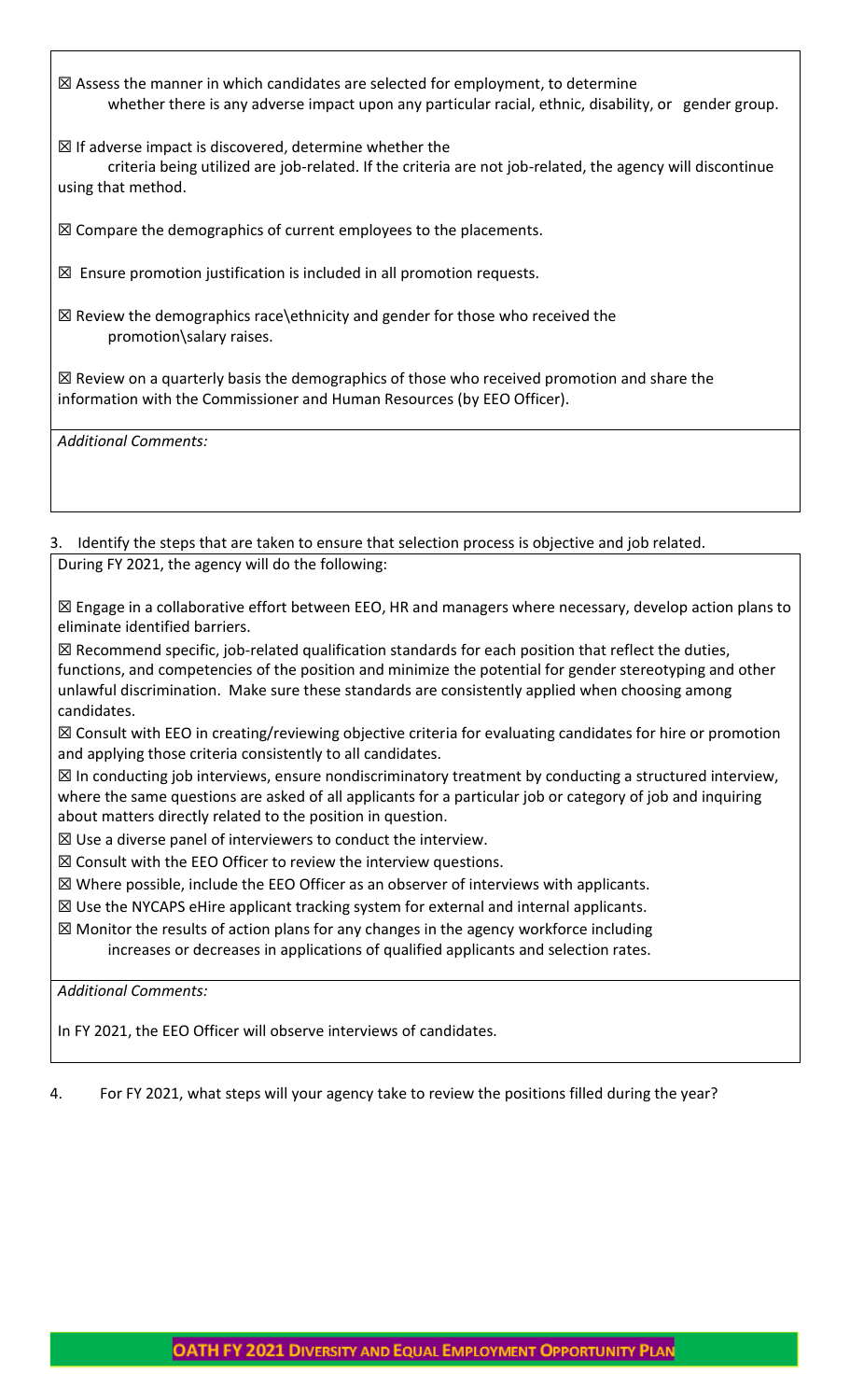A. Discuss your current practice in utilizing the NYCAPS Applicant Interview Log reports to identify applicants by gender and race/ethnicity.

☒ The agency will use the NYCAPS Applicant Interview Log Report to track applicant sources and identify the best sources of applicants.

☒ The agency does not use the NYCAPS Applicant Interview Log Report.

- ☒ The agency will schedule orientation with NYCAPS Central.
- B. Discuss all planned steps taken to identify barriers to entry for positions and actions under consideration to address such barriers.

 $\boxtimes$  Identify at least two or three people from diverse gender and racial ethnic backgrounds to review received applications and conduct the interviews.

C. When identifying groups of subject matter experts to assist the DCAS test development team in creating civil service exams, please describe efforts that will be taken to select a diverse and inclusive group of individuals in the test development process:

☒ The agency will identify a diverse group of subject matter experts (e.g. race, gender, age, assignments location, etc.) when requested by DCAS.

 $\boxtimes$  The agency will use objective job-related criteria to identify the subject matter experts who will participate in test development.

☒ The agency will make an effort to ensure different staff members are given the opportunity to participate in test development.

*Additional Comments:*

# 5. Briefly detail which stages of selection involve your EEO Officer (pre- and post-selection).

In FY 2021, the agency EEO Officer will do the following:

# **PRE-SELECTION:**

☒ Collaborate with the Director of Human Resources to ensure that an updated listing of sources for diverse applicants, including schools and professional organizations, is maintained.

 $\boxtimes$  Actively monitor agency job postings.

 $\boxtimes$  In collaboration with the Director of Human Resources, review interview questions to ensure that they are EEO-compliant, job-related, and required by business necessity.

☒ Provide feedback to the hiring manager after the EEO Officer's assessment.

 $\boxtimes$  Assist the hiring manager if a reasonable accommodation is requested during the interview.

☒ May observe interviews when necessary, especially for underutilized job titles and/or mid- and high-level discretionary positions.

□ Other:

# **POST-SELECTION:**

 $\boxtimes$  Periodically review candidate evaluation forms and conduct a job applicant analysis via the NYCAPS eHire Applicant Interview Log reports to advise Human Resources of any demographic trends and/or EEO concerns based on available self-ID data.

 $\Box$  Review hiring package to evaluate that the selection process was conducted in accordance with EEO best practices.

 $\Box$  Other:

| <b>Additional Comments:</b> |
|-----------------------------|
|                             |

**OATH FY 2021 DIVERSITY AND EQUAL EMPLOYMENT OPPORTUNITY PLAN**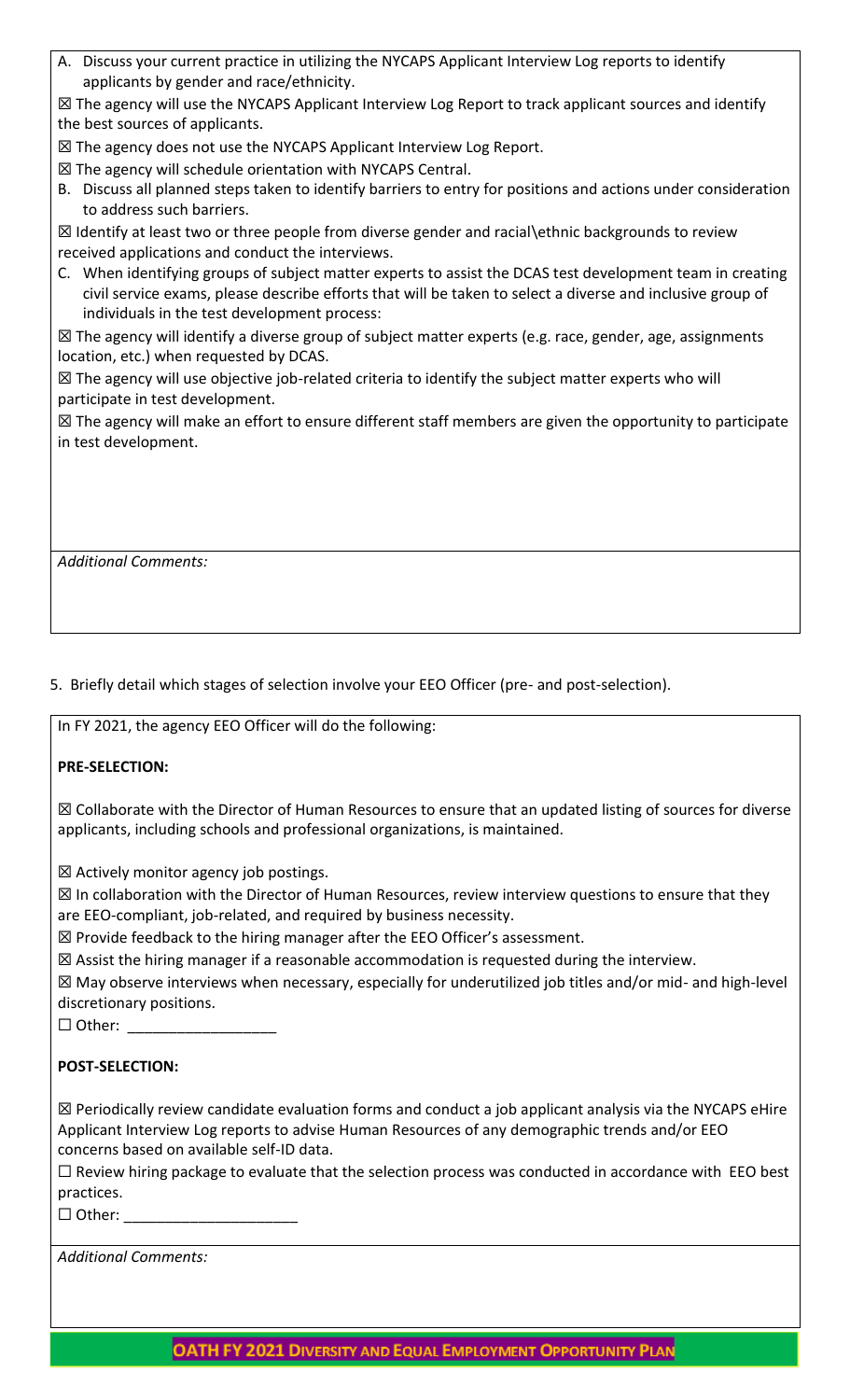6. During periods of layoffs, terminations and demotions due to legitimate business/operational reasons, what is your protocol for analyzing the impact of such actions based upon gender, race and age? It is most useful to conduct this analysis prior to finalizing the list of titles that will be impacted. Ensure that the Agency General Counsel and the Law Department are involved in the review.

☒ The agency will use the DCAS Layoff Procedure as guidance, should there be any layoffs, terminations and demotions due to legitimate business/operational reasons in FY 2021.

☒ The agency will analyze the impact of layoffs or terminations on racial, gender, age groups, and people with disabilities.

 $\boxtimes$  Where layoffs or terminations would have a disproportionate impact on any of these groups, the agency will document that the targeted titles or programs were selected based on objective criteria and justified by business necessity.

☒ The Agency Personnel Officer, EEO Officer and General Counsel will be involved in making layoff or termination decisions. It should be noted that layoffs must be conducted by seniority in compliance with civil service law (for competitive titles) and union contract (for non-competitive and labor class titles).

# **VII. Training**

| <b>Training Topic</b>                                        | Type of Audience<br>(e.g. All Staff, Front-line<br>Employees, Managers,<br>Supervisors, etc.) | <b>Target Number</b><br>of Participants | Targeted<br><b>Dates</b>           |
|--------------------------------------------------------------|-----------------------------------------------------------------------------------------------|-----------------------------------------|------------------------------------|
| 1. EEO Awareness (e-learning)                                | New Employees                                                                                 | All                                     | Within 30<br>days of hire          |
| 2. Sexual Harassment Prevention (e-<br>learning)             | All employees                                                                                 | 699                                     | Summer/Fall<br>2021                |
| 3. IgbTq – Power of Inclusion (e-learning)                   | Managers, Supervisors, and<br>Front-line employees<br>All other employees                     | 699                                     | Summer 2021                        |
| 4. Structured Interviewing and<br>Unconscious Bias (webinar) | <b>Hiring Managers</b>                                                                        | Up to 50                                | <b>Winter 2020/</b><br>Spring 2021 |

# **VIII. Reasonable Accommodation**

 $\overline{a}$ 

Please indicate the actions your agency will take to ensure that the process of reviewing reasonable accommodation requests is compliant with the EEO Policy as well as the applicable federal, state, and local laws. Additionally, please detail any best practices currently implemented in this area. Lastly, please describe your current appeal protocol.

☒ Managers, supervisors, human resources personnel and discipline personnel are required to report to the EEO Office any reasonable accommodation requests and needs that are received, observed, learned about or suspected, so that the EEO Office may facilitate discussions, research appropriate accommodations, and assist with the resolution of the matter.

☒ The agency provides reasonable accommodation for disability, religion, victims of domestic violence, sex offense and stalking, pregnancy, childbirth or a related medical condition.

☒ The agency follows the City's Reasonable Accommodation Procedure.

 $\boxtimes$  The agency grants or denies request 30 days after submission or as soon as possible.

☒ The agency head or designee must review and grant or deny the appeal fifteen (15) days after submission of appeal.

 $\Box$  If the review and decision on appeal is NOT by the Agency Head, please provide the name and title of the designee $1$ : : \_\_\_\_\_\_\_\_\_\_\_\_\_\_\_

<sup>&</sup>lt;sup>1</sup> EEO Officer and General Counsel should **NOT** be appointed as agency head designee for review of appeals to reasonable accommodation decisions. Refer to the revised guidelines below. Note the conflict of interest; in the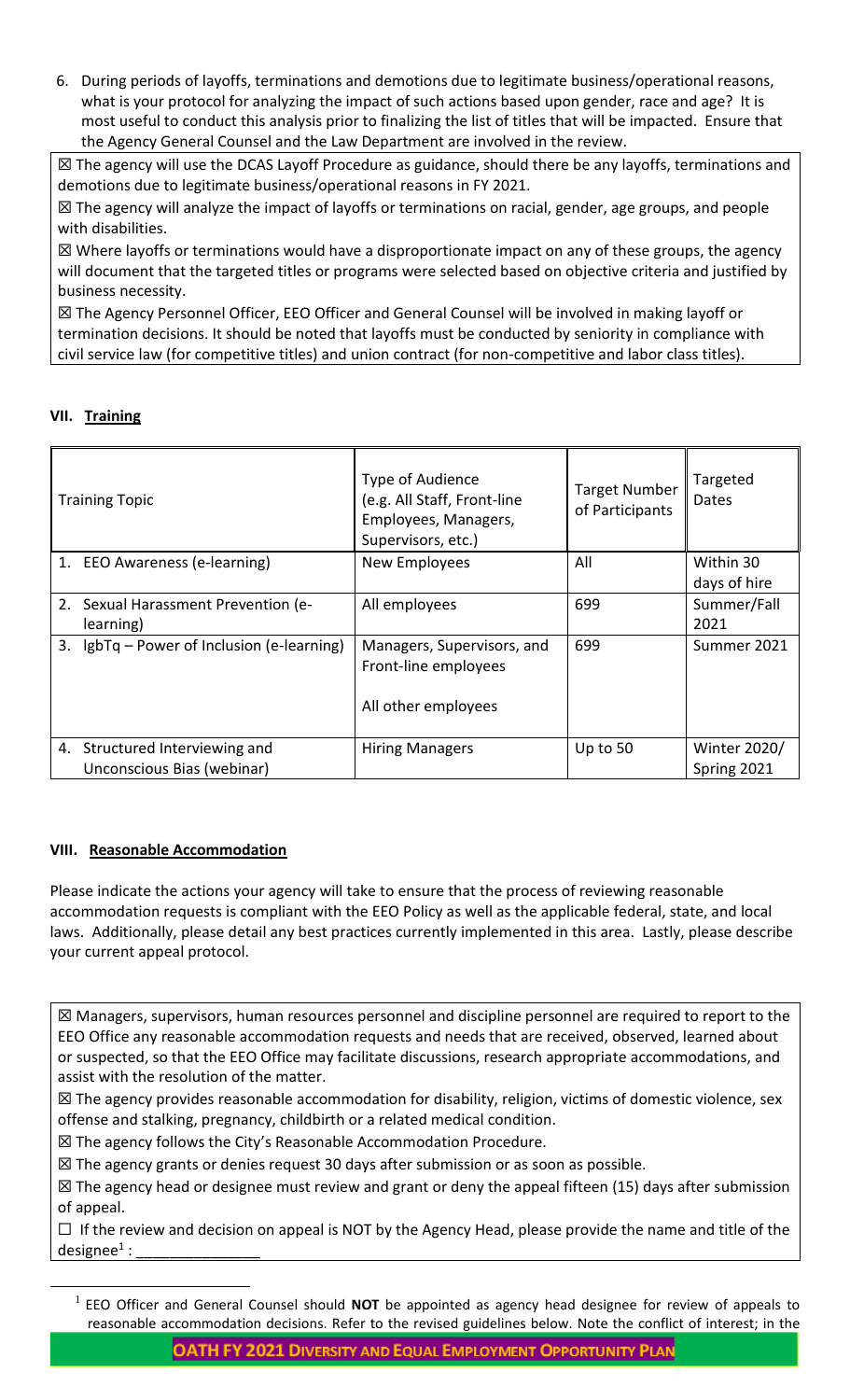☒ The agency will input the Reasonable Accommodation activity on the DCAS Citywide Complaint and Reasonable Accommodation (CAD) Database and update the information as needed.

☒ The agency analyzes the reasonable accommodation data and trends.

☒ The agency has posted/will circulate the *Reasonable Accommodations at a Glance* sheet for the workforce.

Describe procedures and speed of resolution, including the protocol for deciding appeals of Reasonable Accommodation decisions. Does the agency analyze statistics with regard to volume, trends, and speed of disposition of EEO complaints and reasonable accommodation requests and appeals? All Reasonable Accommodation Requests are handled expeditiously. In the rare event that an accommodation cannot be granted within 30 business days, the EEO Officer communicates this to the employee and informs them of them reason for the delay. If a Reasonable Accommodation can not be granted, employees are advised of their right to appeal within 15 business days and the direct contact for the Commissioner and the Chief of Staff. The Agency does analyze volume and trends and both are communicated to the Commissioner and Chief of Staff during bi-weekly meetings.

# **IX. Compliance and Implementation of Requirements Under Executive Orders and Local Laws**

# **A. Executive Order 16: Training on Transgender Diversity and Inclusion**

Under Executive Order No. 16 of 2016, the agency must provide supervisory and front-line staff training approved by DCAS on transgender diversity and inclusion. Pursuant to Executive Order No. 16, this training must be provided to all newly hired supervisory and managerial employees and line staff whose work tasks involve contact with the public.

 $\boxtimes$  The agency plans to train all new employees within 30 days of start date.

 $\boxtimes$  All the managers, supervisors, and front-line employees were re-trained prior to FY 2021.

☒ All managers, supervisors, and front-line employees will be re-trained every two years, no later than the third quarter of the Fiscal Year, as indicated in Section VII Training above.

 $\boxtimes$  In addition, all other employees will be trained or re-trained every two years, as indicated in Section VII Training above.

☒ The agency will ensure that the Transgender Restroom Access notice/poster is posted where required, e.g., on bulletin boards, near restrooms and, in digital form, where other EEO notices and announcements can be found*.*

*Additional Comments:*

# **B. Local Law 92 (2018): Annual Sexual Harassment Prevention training**

⊠ The agency plans to train all new employees on Sexual Harassment Prevention within 30 days of start date.

⊠ The agency will train all current employees on Sexual Harassment Prevention (Cycle 3) as indicated in the Section VII Training above.

*Additional Comments:* 

 $\overline{a}$ 

event of an external challenge to the denial of a reasonable accommodation, the agency's General Counsel would be tasked with defending the agency against a decision in which that office was a decision maker on appeal. [http://extranet.dcas.nycnet/eeo/diversityeeo/media/19647/reasonable-accommodation-procedural-guidelines-lc-](http://extranet.dcas.nycnet/eeo/diversityeeo/media/19647/reasonable-accommodation-procedural-guidelines-lc-12116.pdf)[12116.pdf](http://extranet.dcas.nycnet/eeo/diversityeeo/media/19647/reasonable-accommodation-procedural-guidelines-lc-12116.pdf) (p17).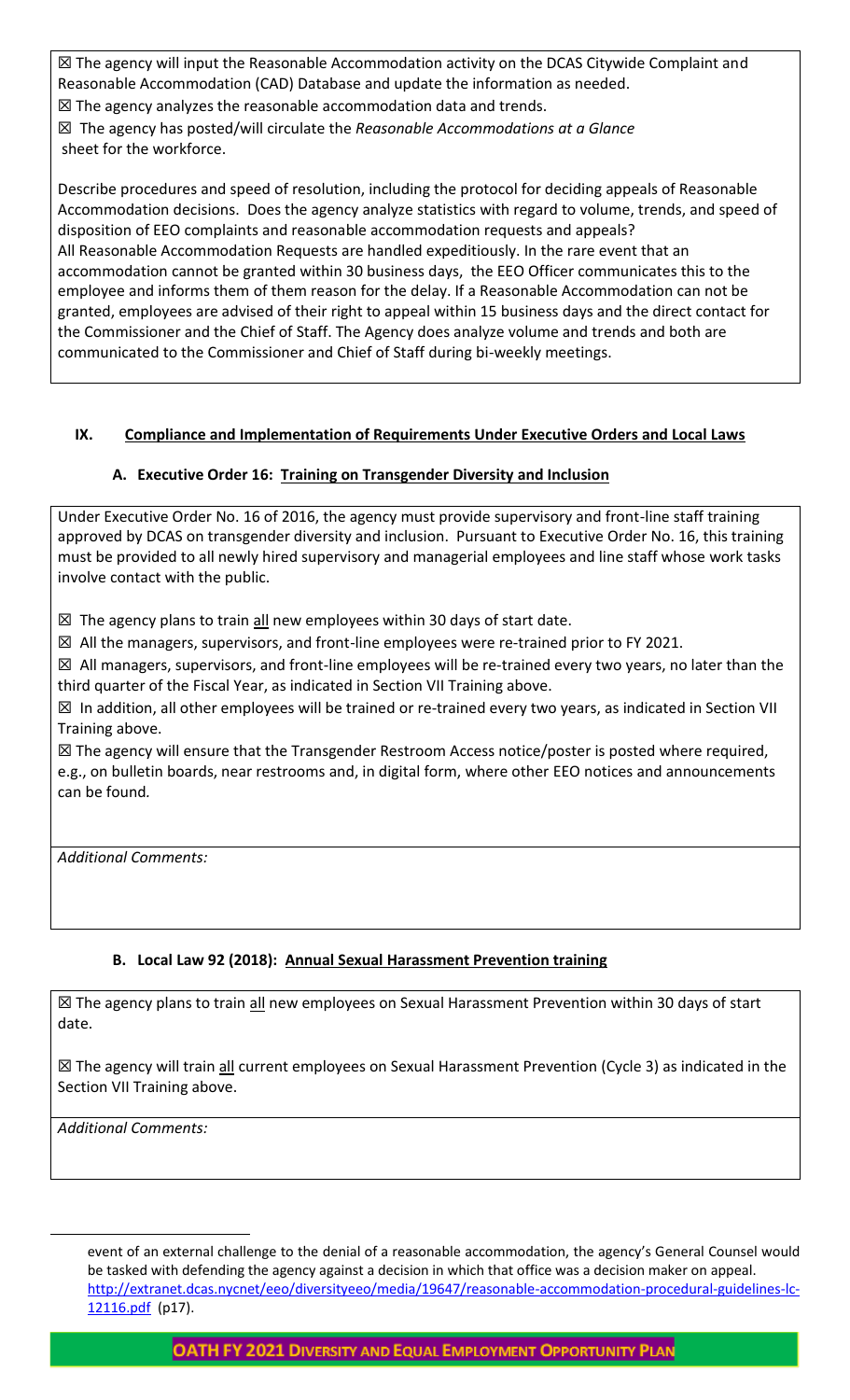# **C. Local Law 97 (2018): Annual Sexual Harassment Reporting**

☒ The agency will input sexual harassment complaint data on the DCAS Citywide Complaint and Reasonable Accommodation (CAD) Database, contemporaneously update the information, and affirm the data in a timely manner when requested by DCAS.

☒ The agency will input **all types of complaint** data on the DCAS Citywide Complaint and Reasonable Accommodation (CAD) Database, contemporaneously update the information, and affirm the data in a timely manner when requested by DCAS.

 $\boxtimes$  The agency will ensure that complaints are closed within 90 days.

*Additional Comments:*

### **D. Local Law 101 (2018): Climate Survey**

The agency, in collaboration with DCAS, will conduct a climate survey in FY 2021 by proceeding to do the following:

 $\boxtimes$  Distribute questionnaire electronically to agency employees.

 $\boxtimes$  Designate computers with internet/intranet access to enable employees without computers or

internet/intranet access to complete survey during work hours.

 $\boxtimes$  Analyze results of the response data sent by DCAS.

☒ Continue to implement initiatives identified in the 2018 Climate Survey Action Plan which was submitted to DCAS and reported to City Council Speaker in 2020.

*Additional Comments:*

### **X. Audits and Corrective Measures:**

Please check the statement(s) that apply to your agency.

 $\Box$  The agency is NOT involved in an audit conducted by NYC EEPC or another governmental agency specific to our EEO practices.

☐ The agency is currently being audited or preparing responses to an audit conducted by the EEPC or **\_\_\_\_\_\_\_ [another governmental agency – please specify]** specific to our EEO practices. **Upon forwarding our responses to the recommendations issued by the EEPC, the agency will submit to OCEI an amendment letter, which shall amend the agency plan for FY 2021 to include and implement EEPC recommendations that will be implemented during the fiscal year.**

 $\Box$  The agency is subject to any other oversight or review by a federal, state or city civil rights agency [please specify \_\_\_\_\_\_\_].

**Please attach a copy of the document setting out the oversight parameters and the agency's most recent report to the oversight agency.**

☒ Within the last two years the agency was involved in an audit conducted by the EEPC or **\_\_\_\_\_\_ [another governmental agency – please specify]** specific to our EEO practices.

⊠ The agency will continue/be required to implement measures during the year that this plan is in effect (please attach a copy of the audit findings.)

☐ The agency received a Certificate of Compliance from the auditing agency. **Please attach a copy of the Certificate of Compliance from the auditing agency.**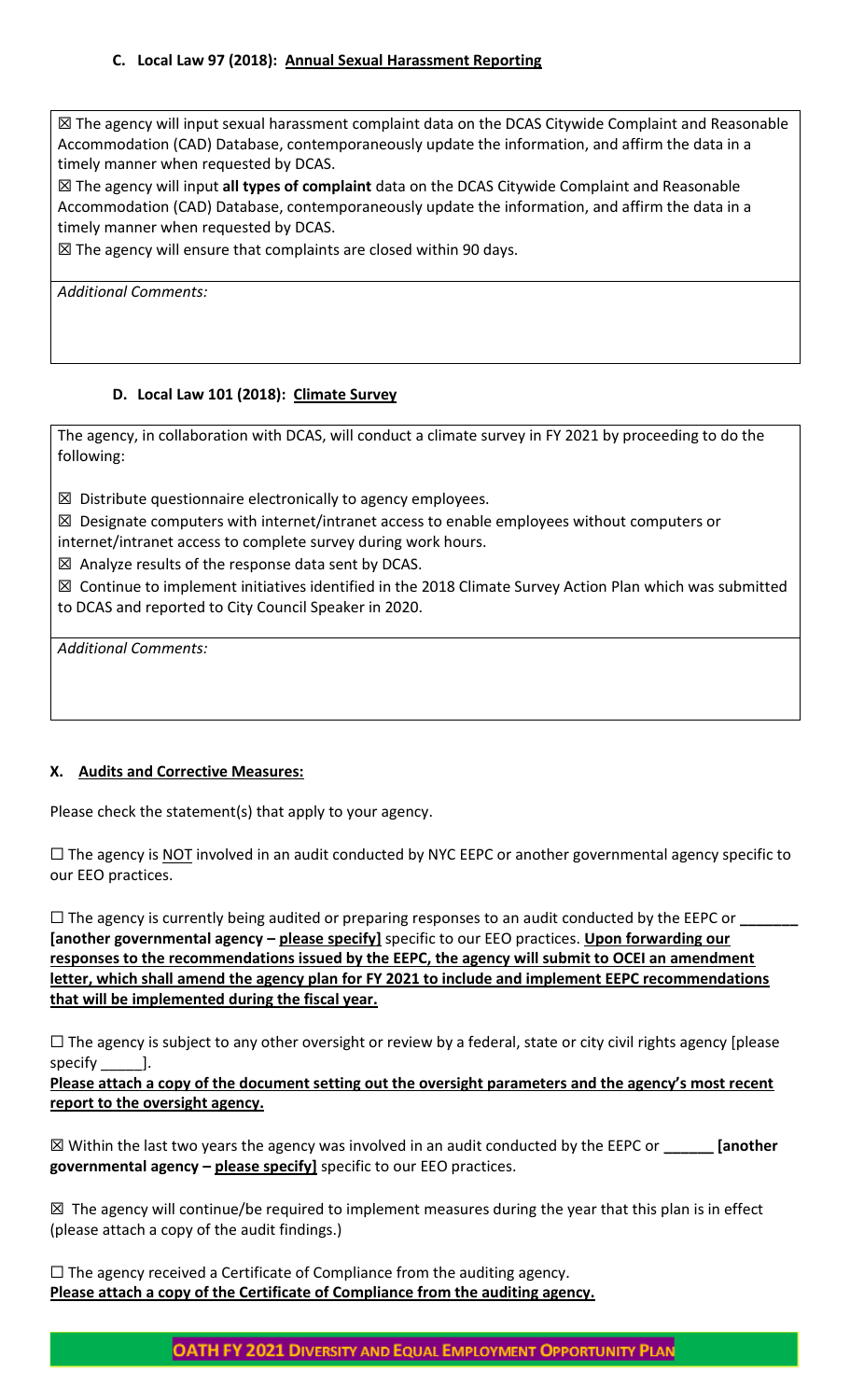## **XI. Agency Head Signature**

**NOTE: Agency Head's signature and date should be provided for final submission only after the agency receives approval of the plan by DCAS.**

Joni Kletter

Print Name of Agency Head

Joni Kletter

Signature of Agency Head

March 11, 2021

Date